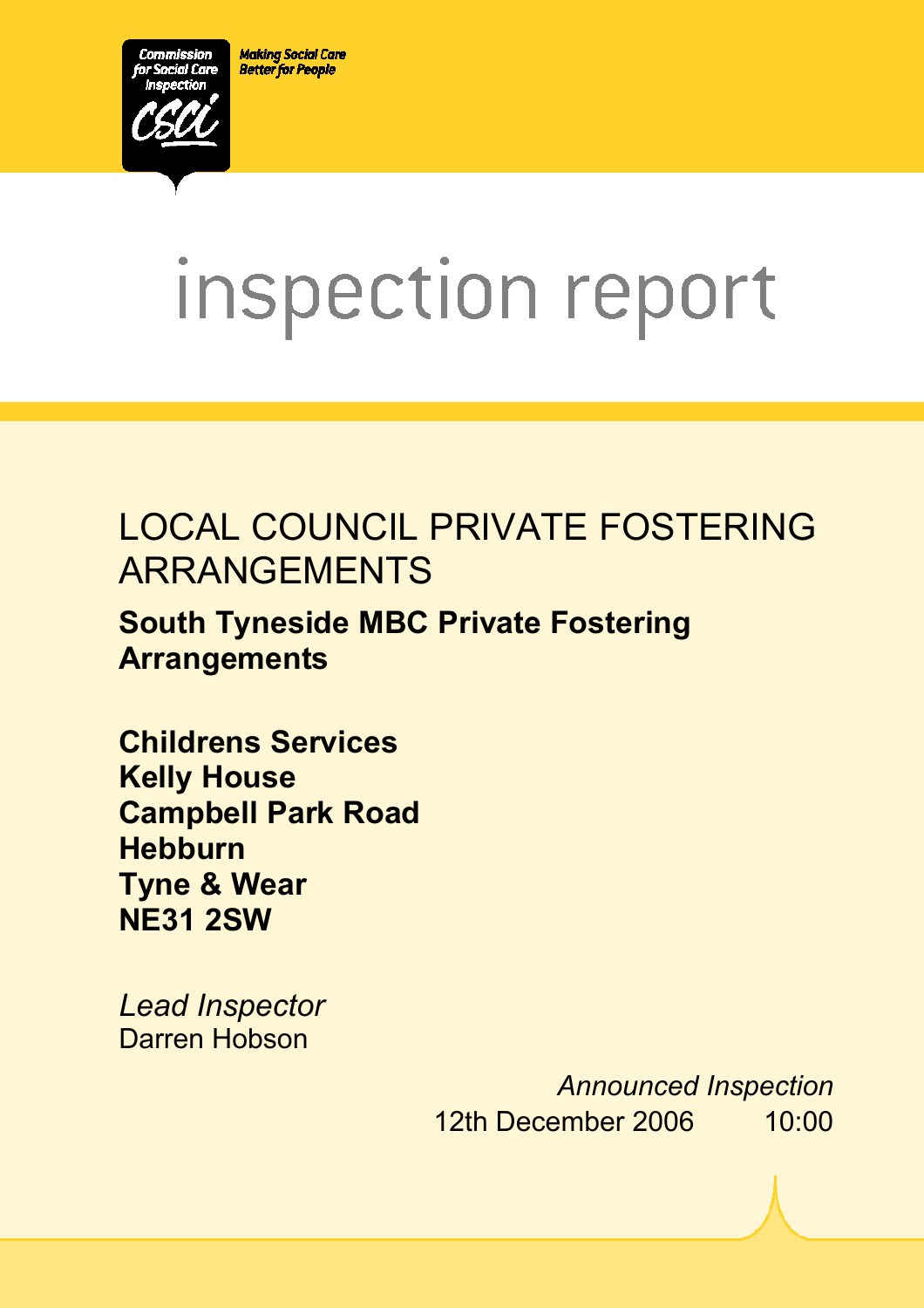The Commission for Social Care Inspection aims to:

- Put the people who use social care first
- Improve services and stamp out bad practice
- Be an expert voice on social care
- Practise what we preach in our own organisation

| <b>Reader Information</b> |                                                                                                                                                                                                              |  |
|---------------------------|--------------------------------------------------------------------------------------------------------------------------------------------------------------------------------------------------------------|--|
| Document Purpose          | <b>Inspection Report</b>                                                                                                                                                                                     |  |
| Author                    | <b>CSCI</b>                                                                                                                                                                                                  |  |
| Audience                  | <b>General Public</b>                                                                                                                                                                                        |  |
| Further copies from       | 0870 240 7535 (telephone order line)                                                                                                                                                                         |  |
| Copyright                 | This report is copyright Commission for Social<br>Care Inspection (CSCI) and may only be used<br>in its entirety. Extracts may not be used or<br>reproduced without the express permission of<br><b>CSCI</b> |  |
| Internet address          | www.csci.org.uk                                                                                                                                                                                              |  |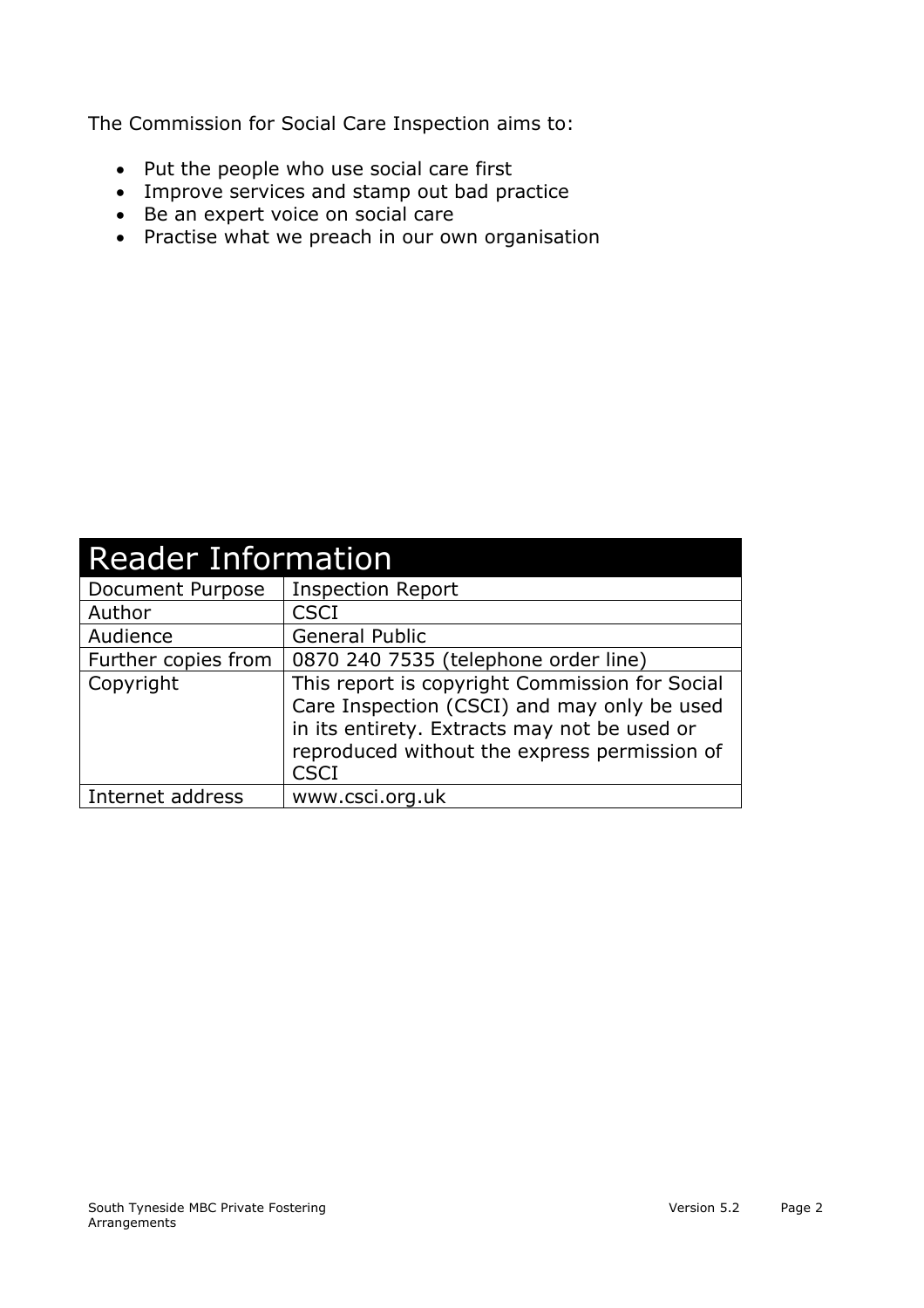This is a report of an inspection to assess local authority private fostering arrangements against the National Minimum Standards for Private Fostering. These standards can be found at www.dfes.gov.uk. The NMS specify a minimum standard for local authority practice in the fulfilment of their duties and functions in relation to private fostering under the Children Act 1989. Along with the new measures in section 44 of the Children Act 2004 and the 2005 regulations, they are intended to better focus local authorities' attention on private fostering, in part by requiring them to take a more proactive approach to identifying arrangements in their area.

*Every Child Matters,* outlined the government's vision for children's services and formed the basis of the Children Act 2004. It provides a framework for inspection so that children's services should be judged on their contribution to the outcomes considered essential to wellbeing in childhood and later life. Those outcomes are:

- Being healthy
- Staying safe
- Enjoying and achieving
- Making a contribution; and
- Achieving economic wellbeing.

In response, the Commission for Social Care Inspection has re-ordered the national minimum standards for children's services under the five outcomes, for reporting purposes. A further section has been created under 'Management' to cover those issues that will potentially impact on all the outcomes above. The Private Fostering National Minimum Standards are mapped to just two of these outcomes, Staying Safe and Management.

Copies of *Every Child Matters* and *The Children Act 2004* are available from The Stationery Office as above

This report is a public document. Extracts may not be used or reproduced without the prior permission of the Commission for Social Care Inspection.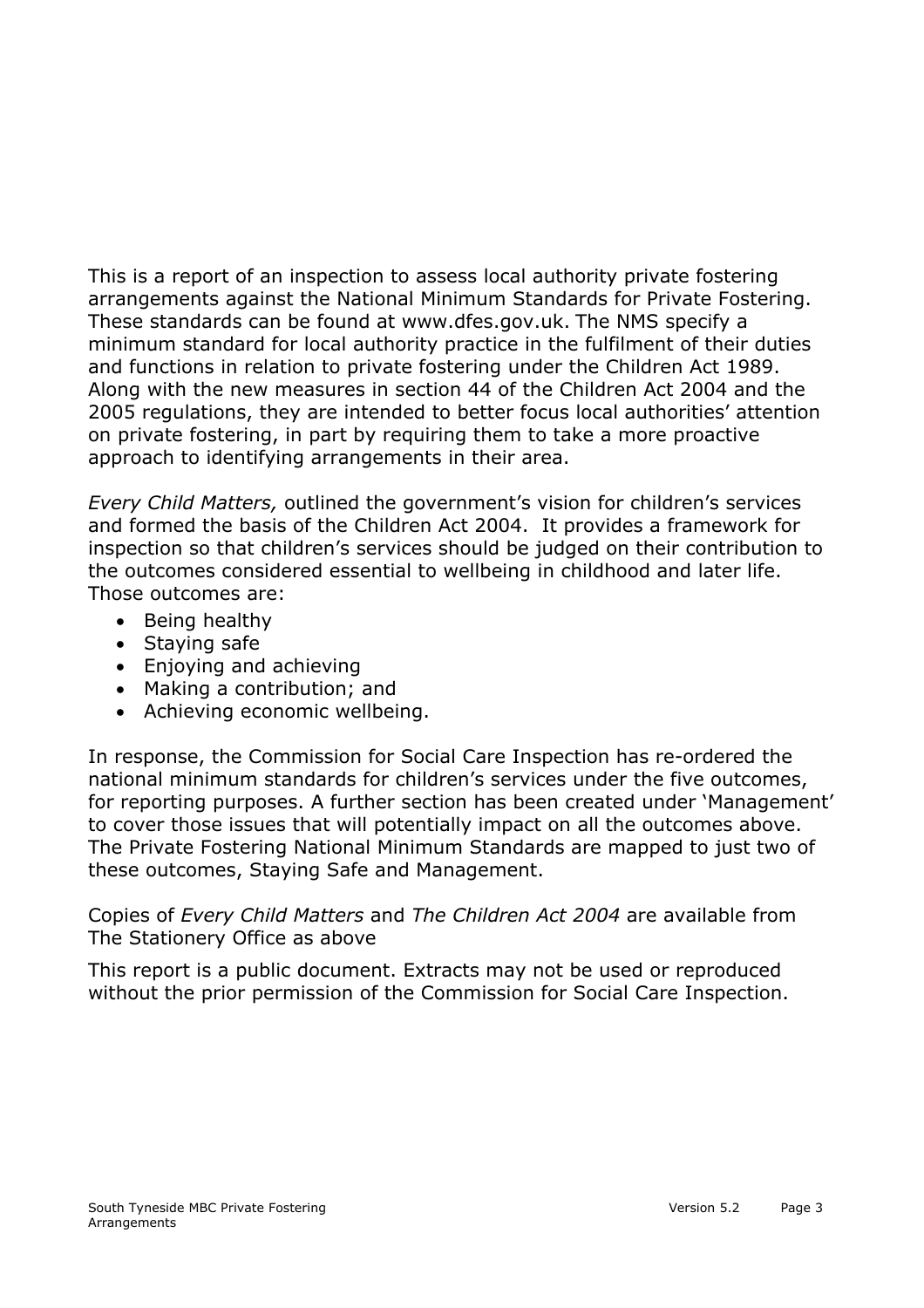# **Local Authority INFORMATION**

| <b>Name of Local Authority</b> | South Tyneside MBC Private Fostering<br>Arrangements                                                        |
|--------------------------------|-------------------------------------------------------------------------------------------------------------|
| <b>Address</b>                 | <b>Childrens Services</b><br>Kelly House<br>Campbell Park Road<br>Hebburn<br>Tyne & Wear<br><b>NE31 2SW</b> |
| Telephone number               | 0191 424 4617                                                                                               |
| <b>Fax number</b>              | 0191 424 4624                                                                                               |
| <b>Email address</b>           |                                                                                                             |
| <b>Local Authority Web</b>     |                                                                                                             |

**address**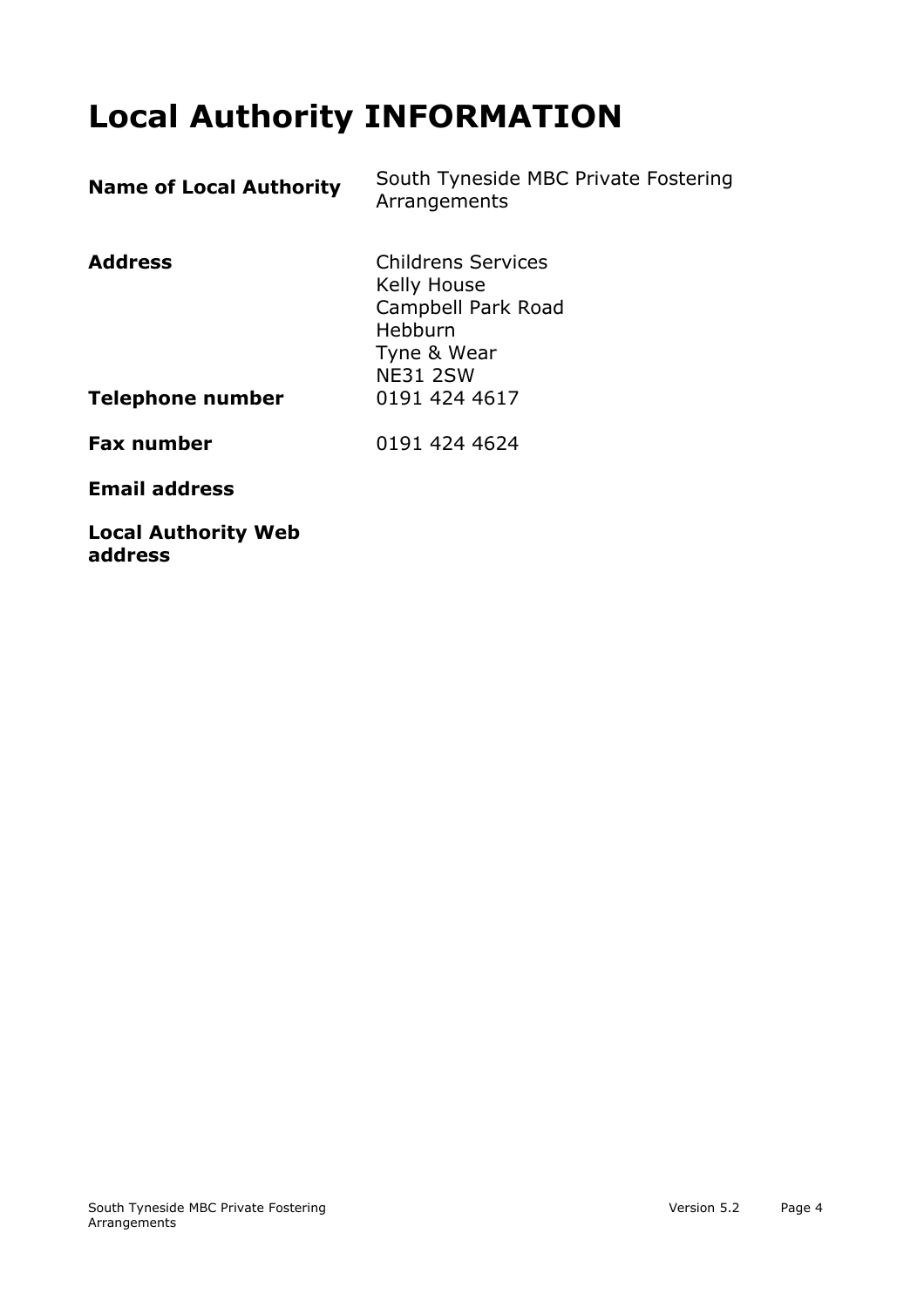# **SUMMARY South Tyneside Council**

This is an overview of what the inspector found during the inspection.

This was the first inspection of the arrangements put in place by South Tyneside Council to meet the National Minimum Standards for Private Fostering which came into force on 18 July 2005, and the Children (Private Arrangements for Fostering) Regulations 2005.

The Inspector would like to thank those staff involved in developing and implementing these policies and procedures for their welcome and the important part they played in the inspection. Information and evidence in this report was gathered by the inspector over a 2 day period through:

Talking with the officer responsible for developing the management of private fostering arrangements Discussions with staff involved in raising awareness of private fostering through publicity materials and campaigns Discussions with staff involved in developing procedures to respond to notifications of private fostering arrangements Discussions with staff involved in developing arrangements to monitor the effectiveness of the Directorate in responding to, assessing and supporting private fostering arrangements Reading policies, procedures and publicity material Reading information provided by the council to the inspector before the inspection started

#### **What the local authority does well:**

The authority has developed a statement and procedure for private fostering arrangements, which meet the requirements of regulation. A communication strategy is in place to ensure that those professionals and community groups who come into contact with privately fostered children understand what is private foster care.

Training has been provided to most social work staff and managers and some staff are knowledgeable about these procedures.

Arrangements are being put in place to ensure that annual reports will be prepared and will be provided to the Chair of the Local Safeguarding Children Board and the Director of Children's Services. This will review the overall quality of work undertaken with regard to private fostering arrangements and examine any patterns of concern. Data collected will also be used to provide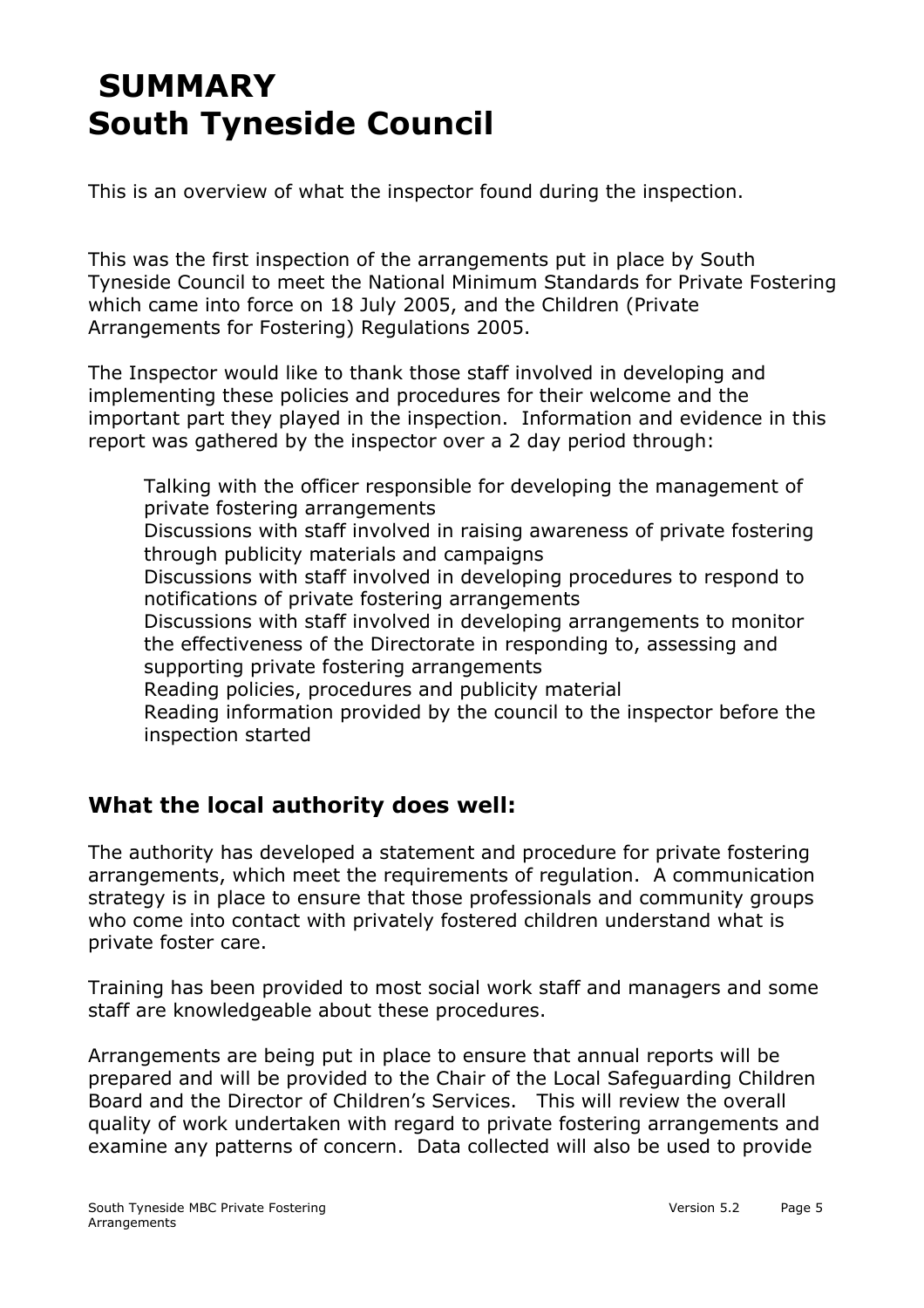required statistical information and reports to the Department for Education and Skills.

Key staff members are beginning to identify community groups who may have knowledge of existing private fostering arrangements and are working to develop links with them. They are also developing good links and joint working initiatives with other local authorities in the region.

#### **What has improved since the last inspection?**

This is the first inspection.

### **What they could do better:**

Although the current lead officer has worked productively to roll out the authority's statement and strategy to increase awareness of private fostering arrangements, the responsibility for this lead role should be contained within the fieldwork teams management structure. This will make a clear distinction between the private fostering and mainstream fostering responsibilities of the authority, and clear up any ambiguity as to where the private fostering functions fit within its fieldwork structure.

The authority should ensure that children who are looked after do not have their 'looked after' status changed without consultation with the young person and where they maintain parental responsibility, their birth parents.

In order to ensure that children are safeguarded at all times, assessments of private fostering placements should start at the point of notification to the authority. The private fostering procedures should make this explicit. Where serious concerns for welfare are identified, the authority should consider issuing a notice of prohibition.

The publicity information and literature should be produced in other languages and not only in English so that information is available to black, minority and ethnic communities.

The authority should formalise the training arrangements to private foster carers and staff so they are aware of the assessment processes and support available to them.

Please contact the provider for advice of actions taken in response to this inspection.

The report of this inspection is available from enquiries@csci.gsi.gov.uk or by contacting your local CSCI office. The summary of this inspection report can be made available in other formats on request.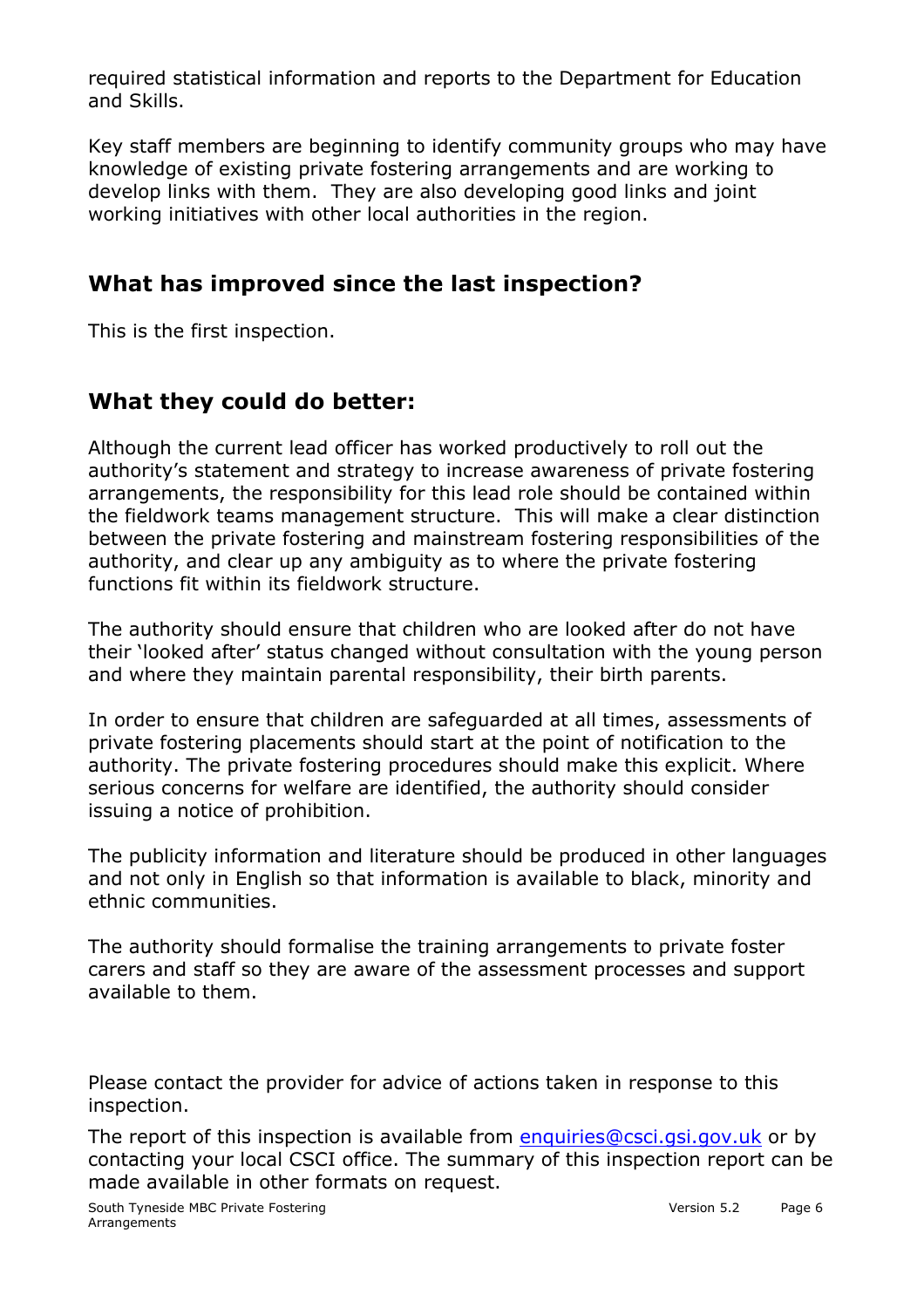# **DETAILS OF INSPECTOR FINDINGS**

## **CONTENTS**

Staying Safe

Management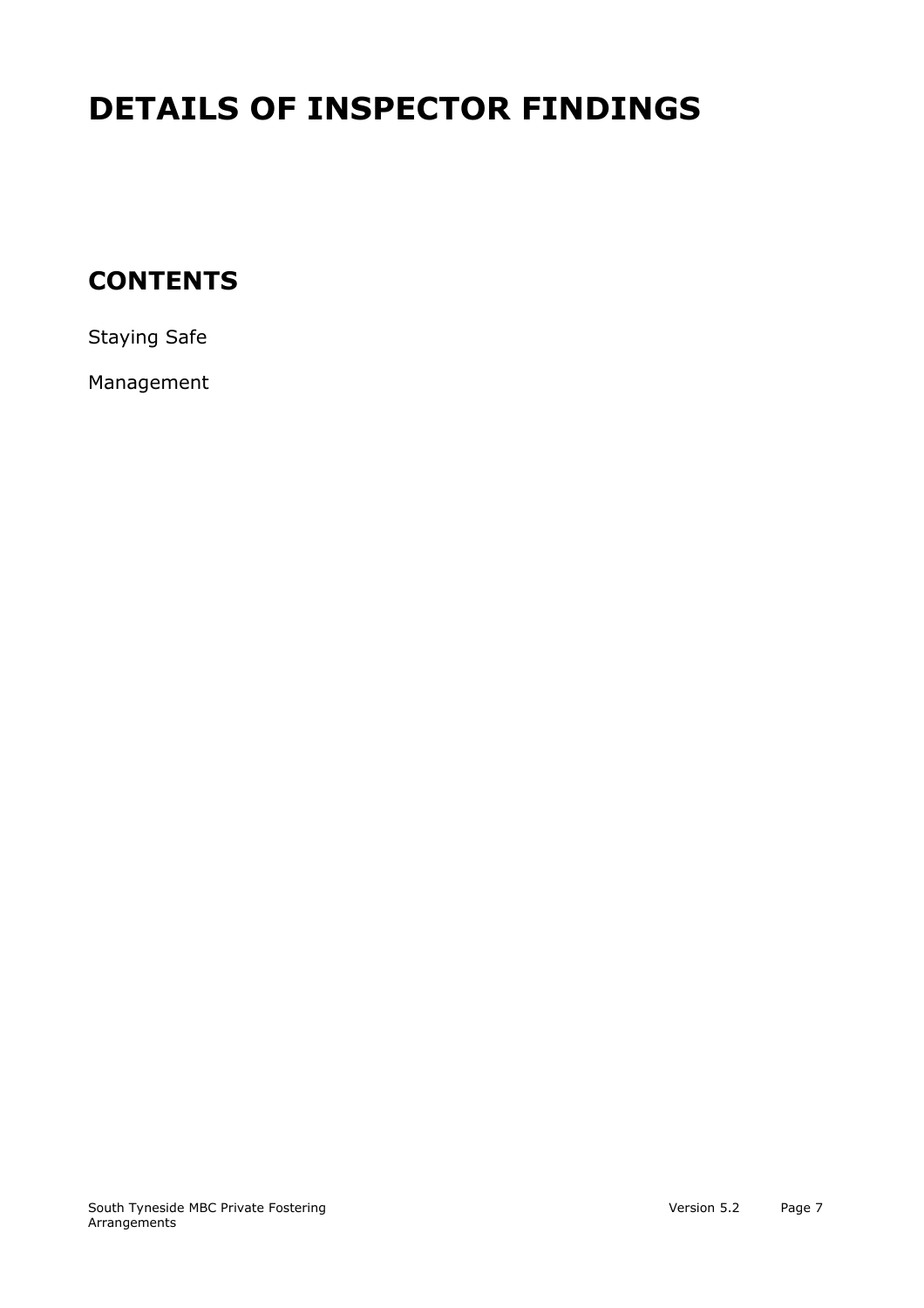## **Staying Safe**

The intended outcome for these Standards are:

(NMS 2) The local authority is notified about privately fostered children living in its area.

(NMS 3 ) The welfare of privately fostered children is safeguarded and promoted

(NMS 4) Private foster carers and parents of privately fostered children receive advice and support to assist them to meet the needs of privately fostered children; privately fostered children are able to access information and support when required so that their welfare is safeguarded and promoted**.** 

(NMS 5) The local authority provides advice and support to the parents of children who are privately fostered within their area as appears to the authority to be needed**.** 

(NMS 6) Children who are privately fostered are able to access information and support when required so that their welfare is safeguarded and promoted. Privately fostered children are enabled to participate in decisions about their lives.

#### **The Commission considers that all these Standards should be inspected.**

#### **JUDGEMENT – we looked at the outcome for the following Standard(s):**

#### 2, 3,4,5,6,

Quality in this outcome area is 'poor'. This judgement has been made using available evidence including a visit to the service. Current arrangements have not ensured that children privately fostered have their welfare safeguarded. Adequate systems are in place to provide advice and support to privately fostered children, their parents and carers, though not all staff have followed these. Training to private foster carers is not sufficiently developed.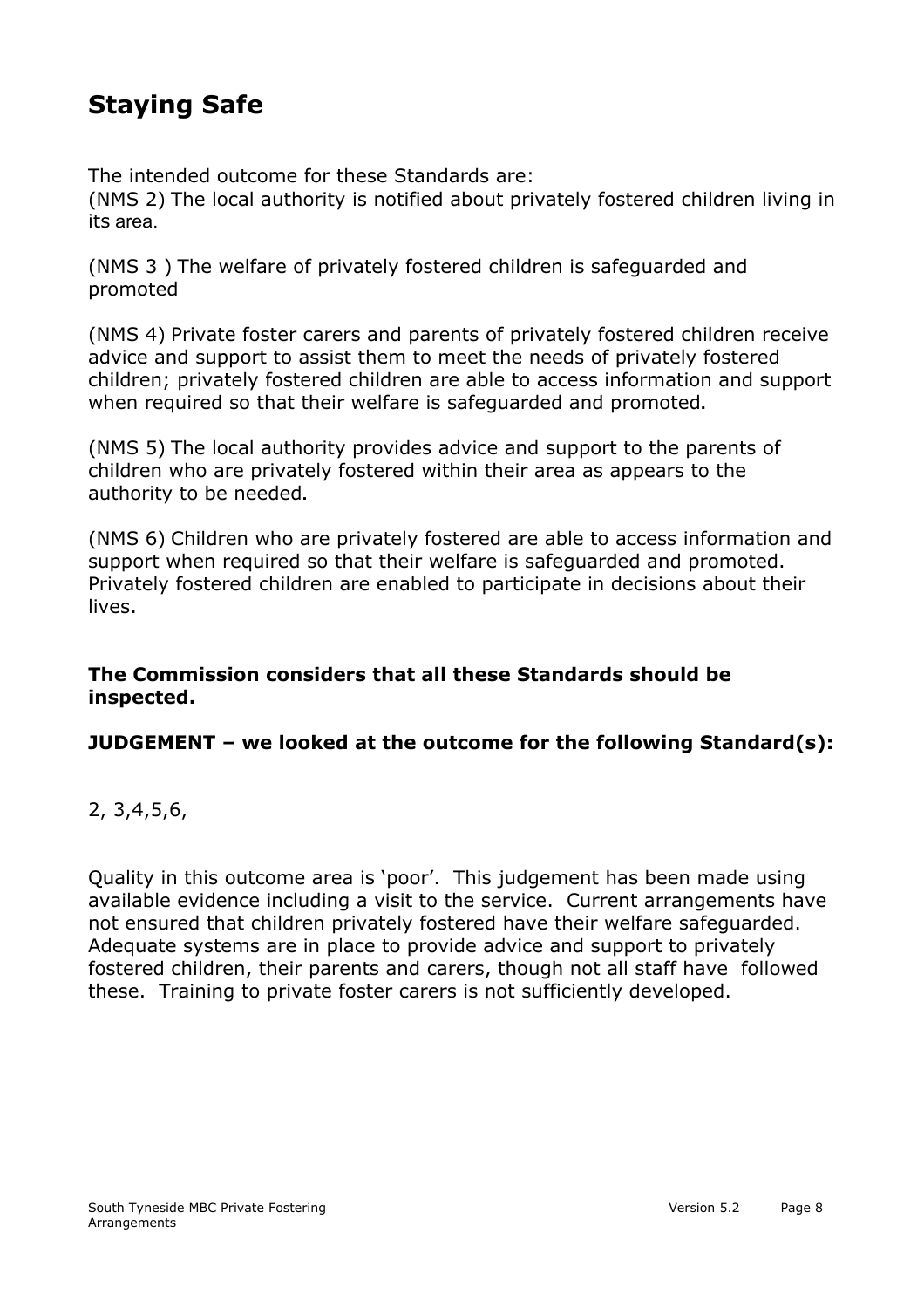#### **EVIDENCE:**

The authority has developed a statement and procedures for the management of private fostering arrangements. This meets the requirements of regulation and includes information as identified in NMS 1.2 'Supporting Criteria'. Training about private fostering has been provided to many social workers and their managers. The social worker interviewed during the inspection demonstrated a sound understanding of the procedures and had applied them correctly in dealing with a notification of a private fostering arrangement. However, it is acknowledged by the lead officers for private fostering that significant staffing changes have occurred within the field teams and some staff may not have received the training. Assessments of private fostering arrangements are undertaken by field social workers using the authorities children's assessment framework. It was reported by the lead officer for private fostering that although not formalized, it is the authority's intention to offer training and support to private foster carers where needed.

To ensure that the council is notified of privately fostered children living in its area, a targeted campaign to promote awareness of the notification requirements and ensure that those professionals who come into contact with privately fostered children understand their role in notifications is underway. In keeping with its private fostering communication strategy information leaflets and posters have been circulated to libraries, GP surgeries, churches, schools and local community groups and a direct link to private fostering information is contained within the council's website in order to raise awareness. It was noted that this information is not available in any language other than English, although the lead officer has made links with other local authorities and ethnic minority community groups to see how the authority can produce the literature in different languages and formats.

At the time of inspection South Tyneside Council did not have any identified private fostering arrangements, although it recognizes that there will be children living in such placements that are not known about. The inspector, therefore, conducted a case tracking exercise in respect of two recent placements. One of the placements ended very shortly after notification, but it was found that the social worker involved had carried out their responsibilities in full up until this point.

The second case which was looked at, however, was concerning. This involved a 15-year-old young person whose placement with an independent fostering provider had broken down. The local authority under Section 20 of the Children Act 1986 looked after the young person at this time. Another fostering placement was offered to the young person, but they refused this. They were subsequently placed at their own request with a family friend. The social worker sought agreement from the friend. The following day a looked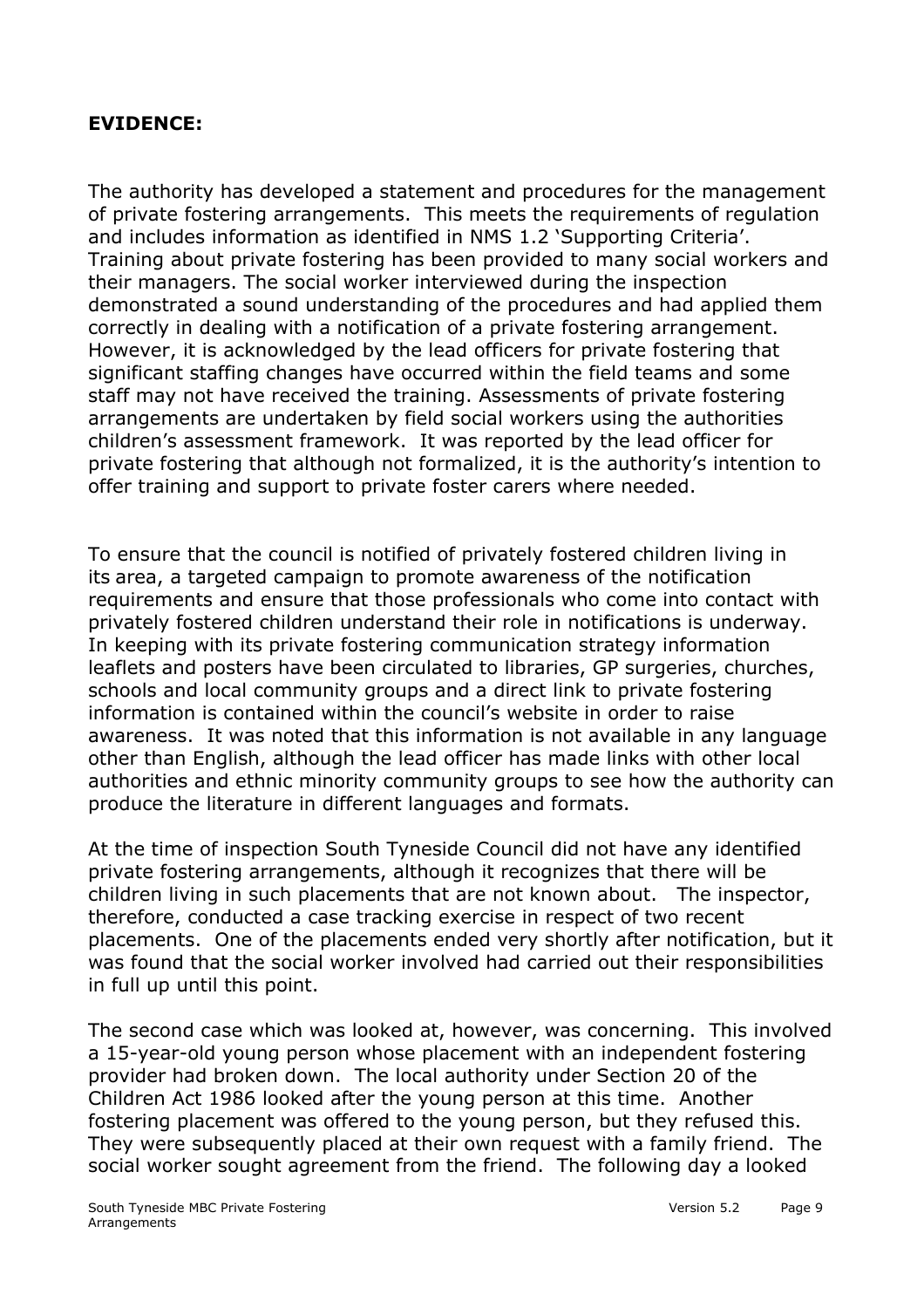after review was held and it was decided that the young person's looked after status should be withdrawn. It was concerning to note that the file did not contain any evidence that the young person's birth mother had been consulted about this decision. The recordings on the file in fact indicated that the parent was informed the following day that their child was no longer looked after by the authority; that they were now placed in a private fostering arrangement; and that she was responsible for financing the placement. This case presented to the inspector as an expedient way of reducing the looked after population and failed to provide appropriate support to the young, private foster carer or the young person's birth parent.

Equally concerning was a recording made by the social worker in the file which indicated that no assessment needed to be carried out until after the young person had been in placement for 28 days. Although the records do confirm that the authority did provide some financial support to the private foster carer during this period. The authority finally started an assessment of the placement some six weeks after the placement had started. Most worryingly it started some 10 days after the authority was notified of a serious incident involving the private foster carer, which resulted in their arrest and spending three days detained in police cells. Throughout this time the young person lived alone at the carer's home. Despite this, there were no records, which indicated that the authority considered ending the placement or issuing a prohibition notice in respect of the private foster carer. The lead officer who was not made aware of the case before the inspection said, "If I had advised on the matter, I would have suggested that a prohibition notice be issued". The placement ended 26 days after the incident due to a breakdown caused by the young person's behaviour. It is clear from the case tracking that it is questionable as to whether this should have ever been considered a private fostering arrangement given the young person's looked after status at the point of placement.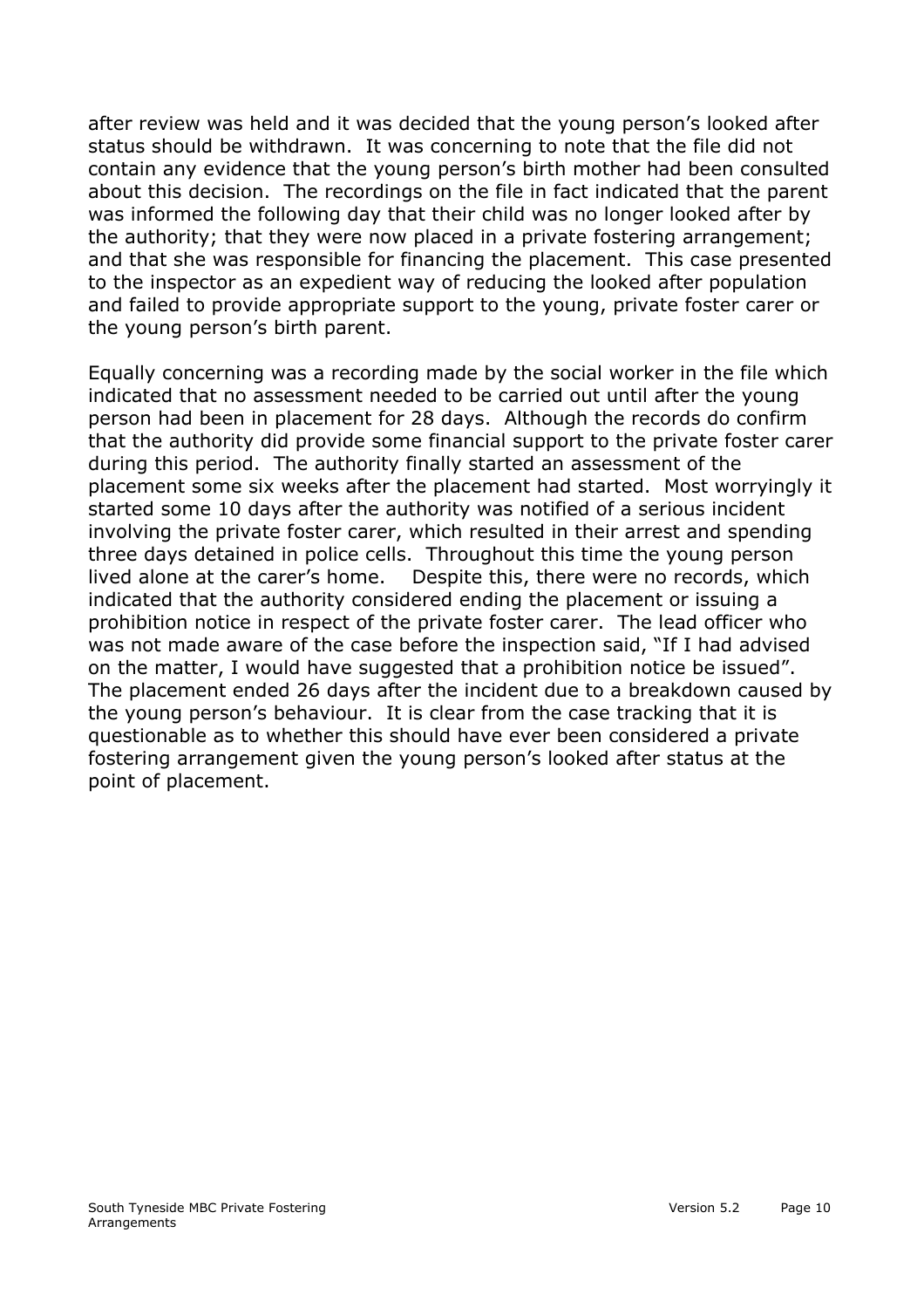## **Management**

#### **The intended outcomes for these Standards are:**

- (NMS 1) Relevant staff are aware of local authority duties and functions in relation to private fostering.
- (NMS 7) The local authority monitors the way in which it discharges its duties and functions inrelation to private fostering.

#### **The Commission considers that all these standards should be inspected**

#### **JUDGEMENT – we looked at outcomes for the following Standard(s):**

#### 1 and 7

Quality in this outcome area is adequate. This judgement has been made from evidence gathered both during and before the visit of the authority. The authority has a strategy setting out how it will carry out its duties. However, it needs to consider where management of private fostering will fit within its organisational structure. Monitoring of arrangements are effective though training in respect of private fostering arrangements needs to be rolled out to all children's fieldwork staff.

#### **EVIDENCE:**

The authority has a communication strategy and commenced in November 2006 a programme of providing information about private fostering arrangements to the public and other agencies. At the time of the inspection, the authority had written to all schools, GP surgeries, churches, libraries and a number of community groups with its boundaries. The letter contained basic information about what is a private fostering arrangement and requested display of posters and information leaflets. The authority has put a link on its website to private fostering information. Although the authority has started to raise the profile of private fostering the information provided to the public had not resulted in any new notifications. The information published is only written in English and does not give information in any other ethnic languages despite the pockets of ethnic communities with the council's area.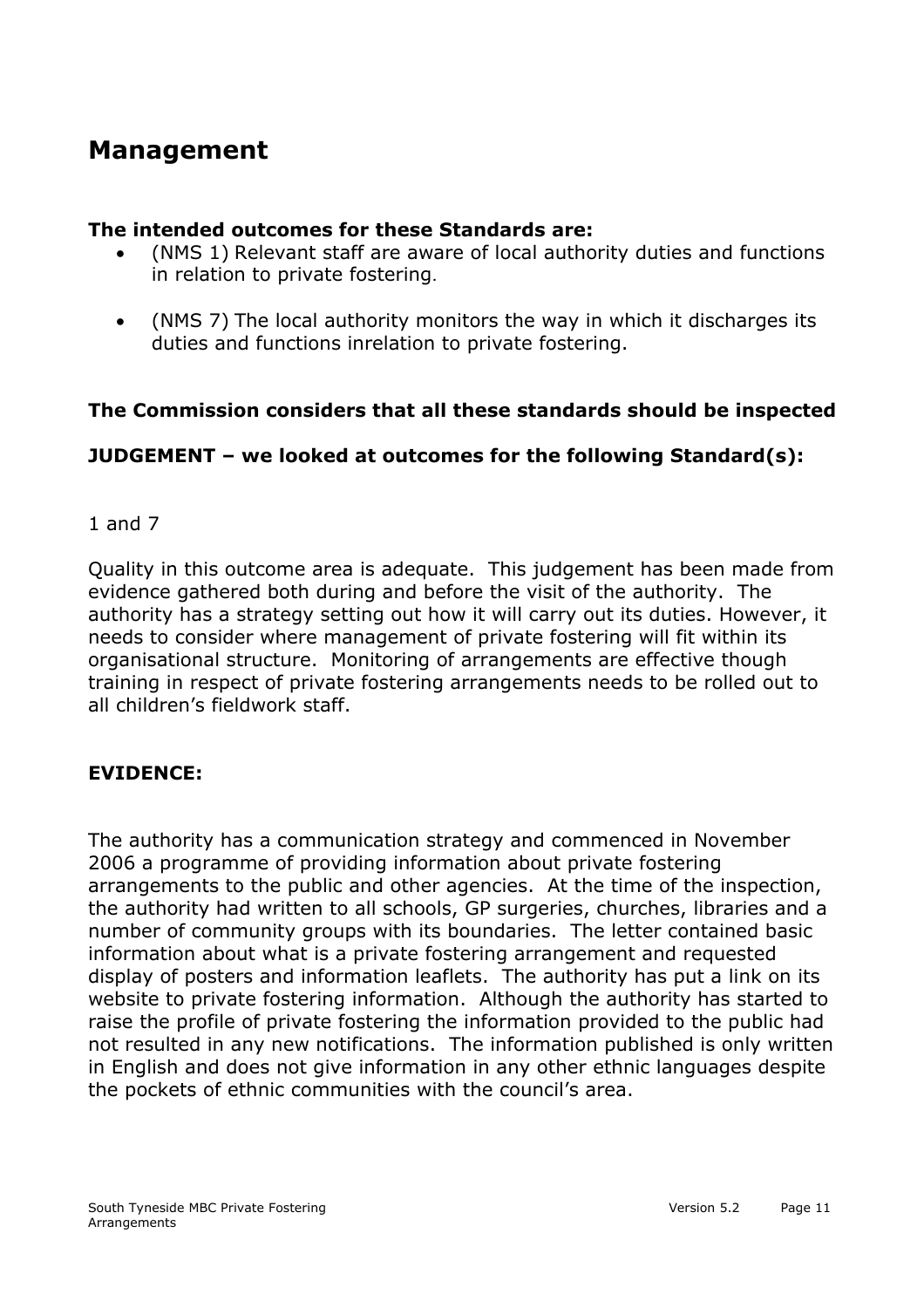The lead officer for private fostering arrangements is currently the service manager of the fostering team. This officer has worked hard to raise the profile of private fostering within the authority, ensuring that training regarding the authority's private fostering policy statement and procedures are rolled out to fieldwork staff. However, having this individual as lead officer also has the potential to lead to ambiguity as to where private fostering arrangements fit within operational delivery.

In common with many local authorities, South Tyneside Metropolitan Council delivers its private fostering functions through its children's fieldwork teams. The teams are responsible for receiving notifications, assessing private foster care placements and providing support and monitoring of the welfare of privately fostered children. As responsibility for this work is located within the teams, together with the need for private fostering to be seen as a separate function to the authority's mainstream fostering function, it is advisable that the lead officer for private fostering is located within the fieldwork management structure. This will ensure that the lead officer maintains both a sound knowledge of private fostering responsibilities and current operational assessment delivery and practice.

As stated previously, the lead officer has ensured that training in respect of private fostering has been rolled out to fieldwork staff. The social worker interviewed as part of the case tracking presented as having a sound knowledge about what constitutes a private fostering arrangement, and a thorough understanding of the authority's procedures. They raised, however, that social work staff could interpret the procedure to mean that there was no need to commence a core assessment of a private fostering placement until the child had been in placement for 28 days. The social worker interviewed rightly stated their view that it is the point of notification when social workers should commence their assessment. Another case tracking exercise undertaken noted that the assessment of a private fostering placement did not commence until some six weeks after the child had been placed. This confirmed that there had been some ambiguity around when assessment should commence. Recent changes and an influx of new staff within the field work teams means that a number of social workers may not have received the private fostering training.

Information about private fostering arrangements is maintained on the authority's SWIFT database. Information is collated and forms part of the annual data return to DfES. This information will also form part of an annual report to the local safeguarding children board (LSCB). Records of two children previously considered to be in a private fostering placement were examined, as at the time of inspection no children where know to be in such placements. Records in respect of one child were found to be incomplete and as stated in the 'Staying Safe' section of the report identified some elements of poor practice and misinterpretation of the private fostering procedures.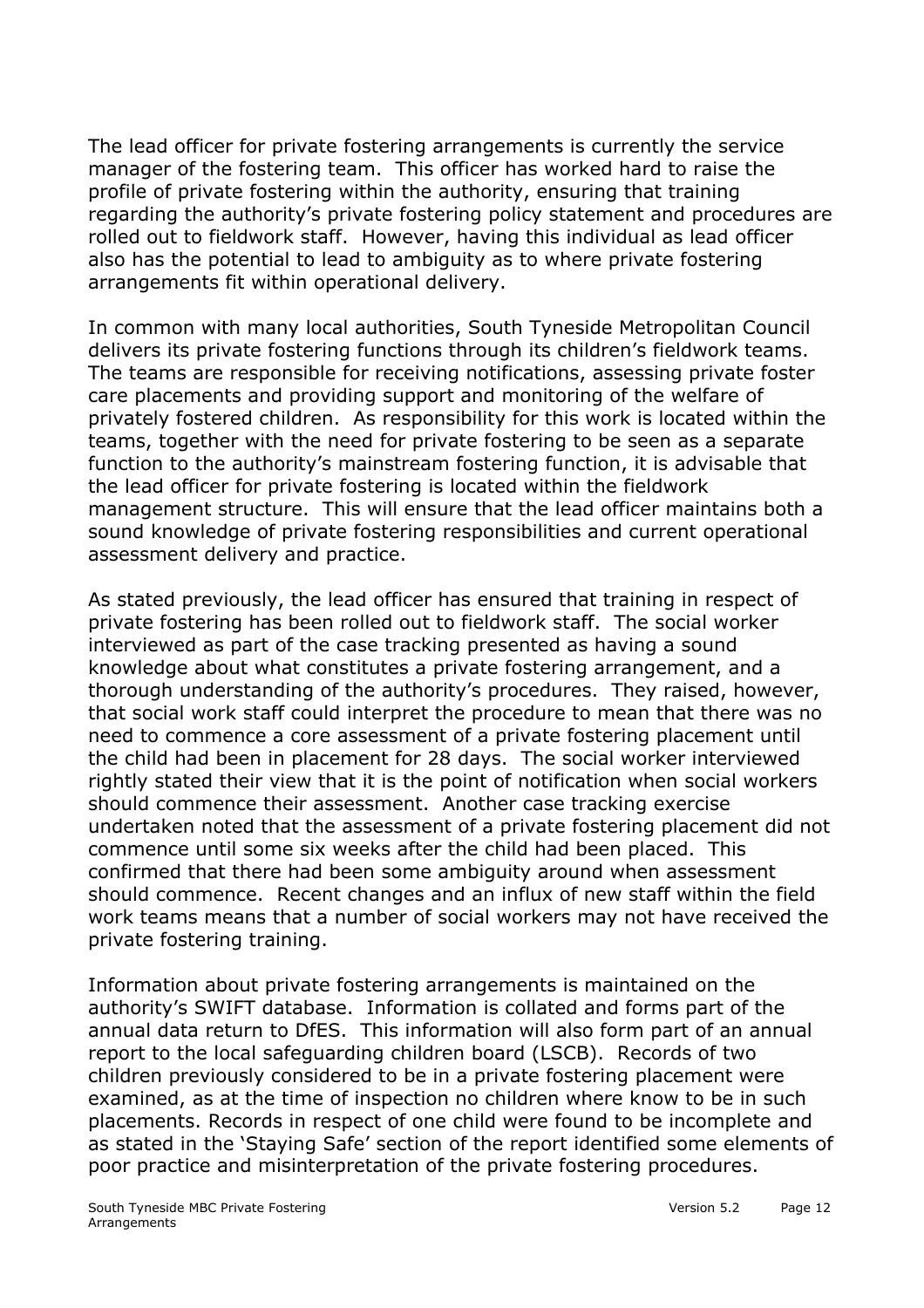Optional

# **Being Healthy**

#### **JUDGEMENT –**

N/A

Arrangements to ensure that the health needs of privately fostered children are supported and met were not inspected on this occasion.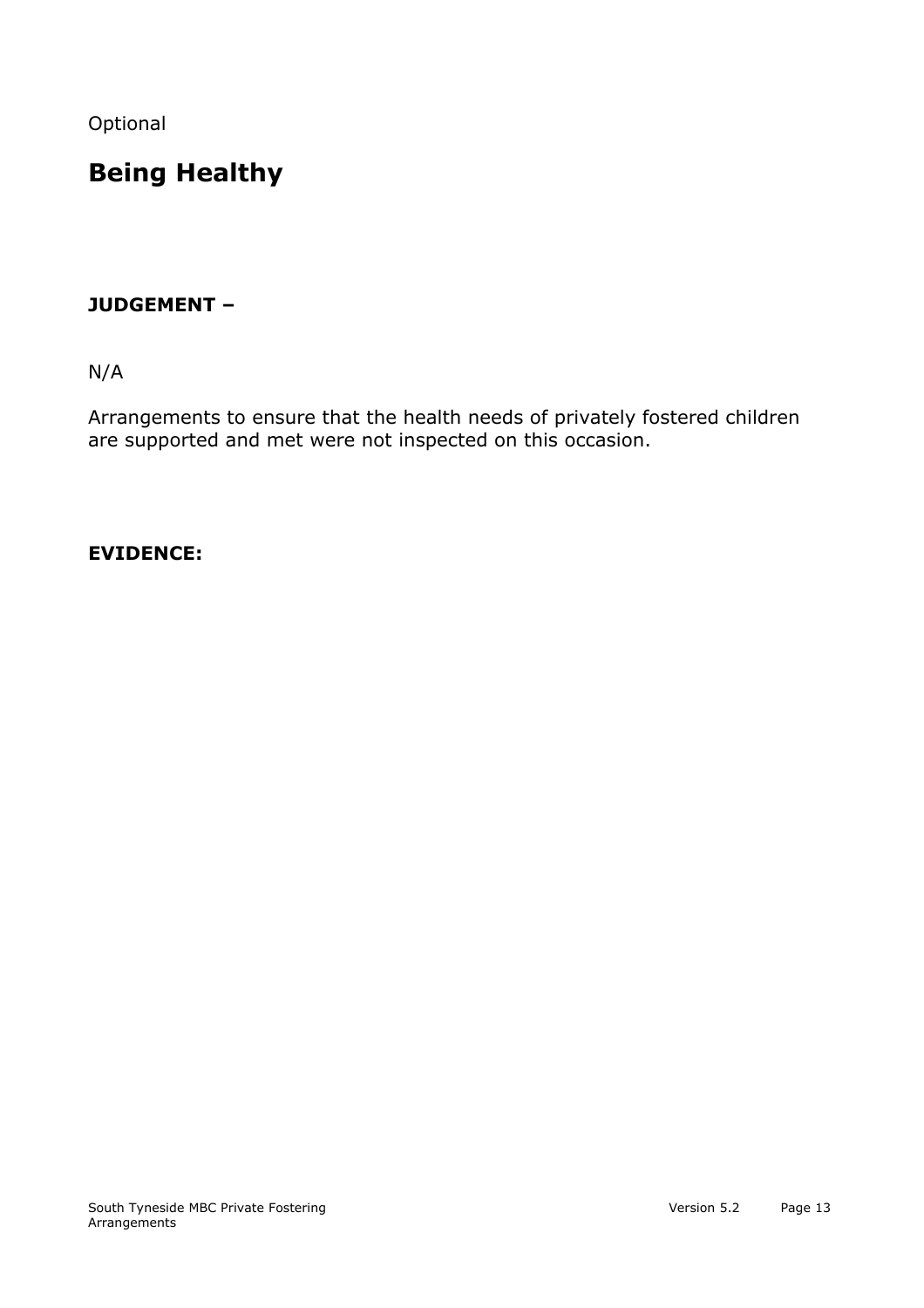# **Enjoying and Achieving**

#### **JUDGEMENT –**

N/A

Arrangements to ensure that privately fostered children are supported in both enjoying and achieving were not inspected on this occasion.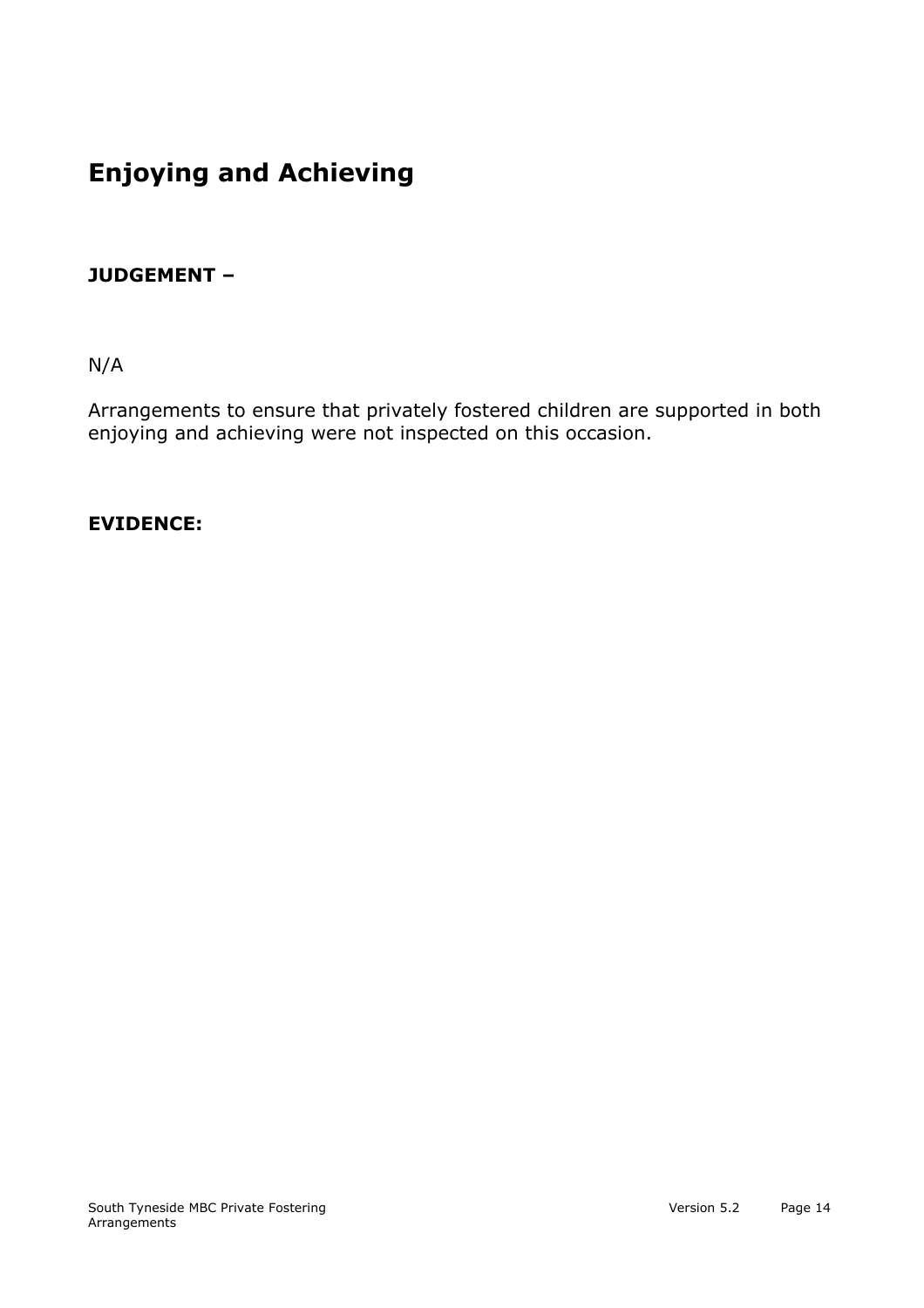# **Making a Positive Contribution**

#### **JUDGEMENT –**

N/A

Arrangements to ensure that privately fostered children are supported in making a positive contribution were not inspected on this occasion.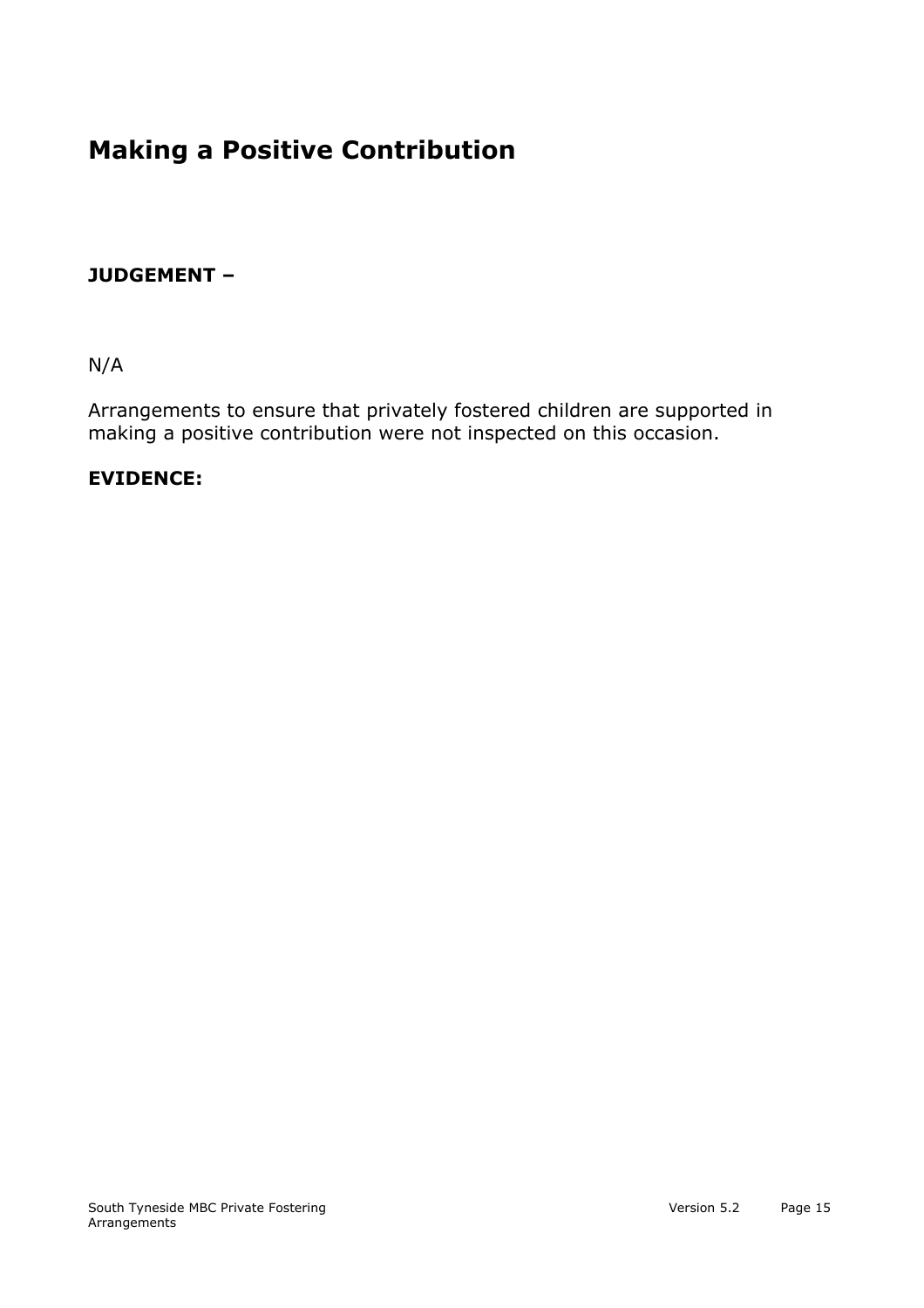# **Achieving Economic Well Being**

#### **JUDGEMENT –**

N/A

Arrangements to ensure that privately fostered children are supported in achieving economic wellbeing were not inspected on this occasion.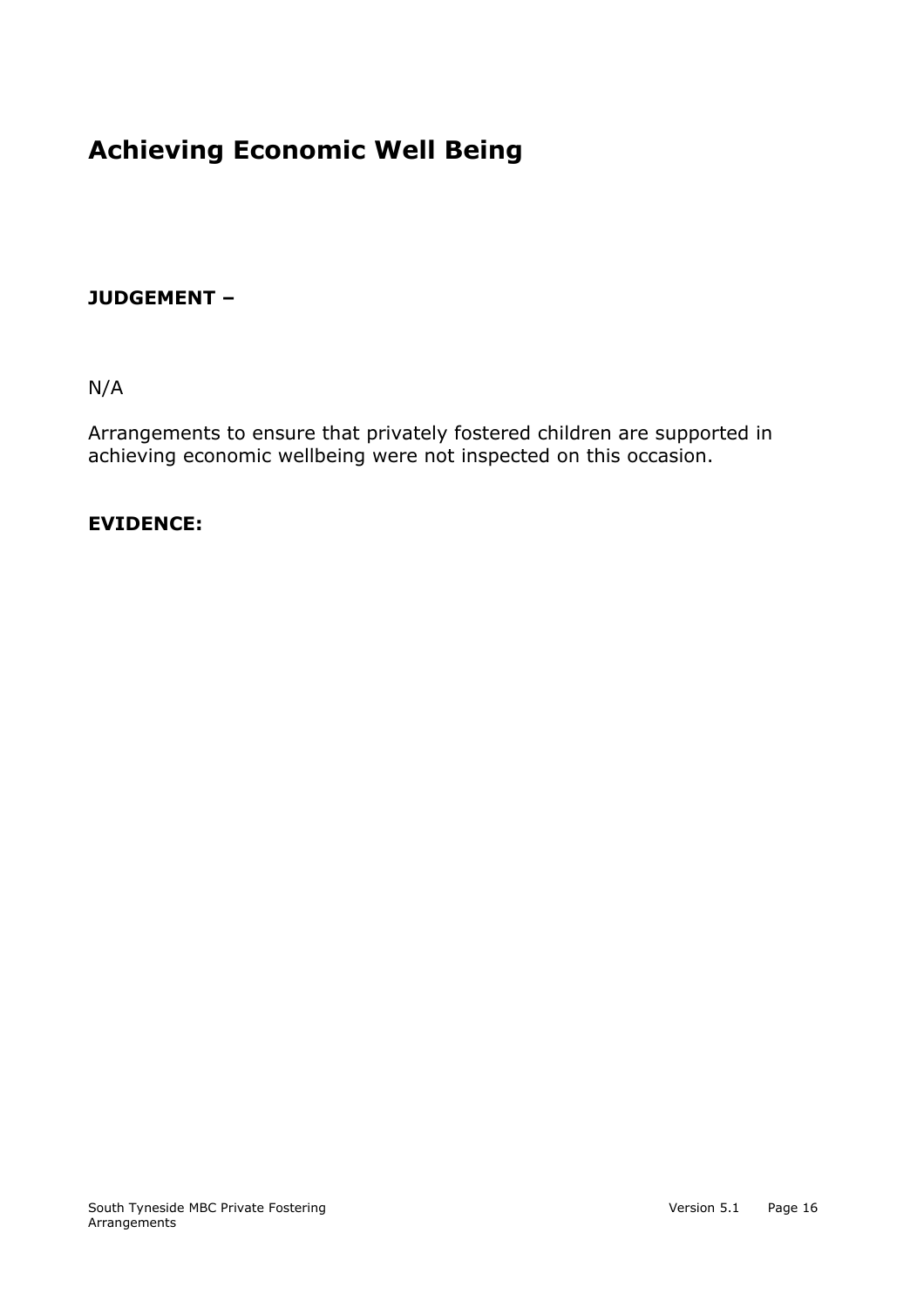# **SCORING OF OUTCOMES**

This page summarises the assessment of the extent to which the National Minimum Standards for Private Fostering have been met and uses the following scale.

| 4 Standard Exceeded   | (Commendable)      | <b>3</b> Standard Met                        | (No Shortfalls) |
|-----------------------|--------------------|----------------------------------------------|-----------------|
| 2 Standard Almost Met | (Minor Shortfalls) | <b>1</b> Standard Not Met (Major Shortfalls) |                 |

"X" in the standard met box denotes standard not assessed on this occasion "N/A" in the standard met box denotes standard not applicable

| <b>STAYING SAFE</b>          |              | <b>MANAGEMENT</b>  |              |
|------------------------------|--------------|--------------------|--------------|
| <b>Standard</b><br><b>No</b> | <b>Score</b> | <b>Standard No</b> | <b>Score</b> |
| 2                            |              |                    |              |
| 3                            |              |                    | 3            |
| 4                            |              |                    |              |
| 5                            |              |                    |              |
| 6                            |              |                    |              |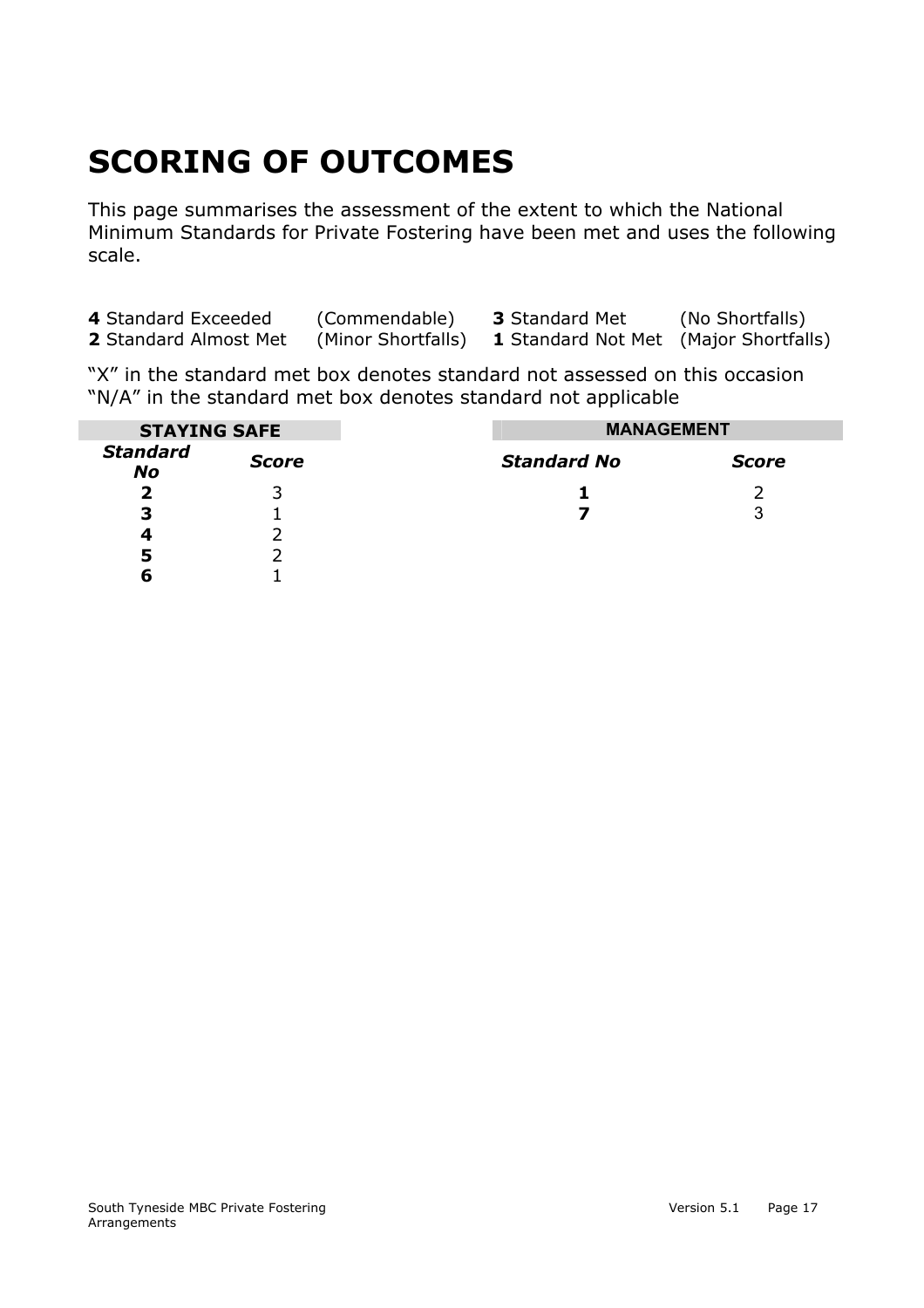Are there any outstanding recommendations from the last No inspection?

#### **RECOMMENDATIONS**

These recommendations relate to National Minimum Standards and are seen as good practice for the Local Authority to consider carrying out.

| No.<br>Refer to<br><b>Good Practice Recommendations</b><br>Standard<br>$\mathbf{1}$<br>PF4<br>Training should be available to private foster carers where<br>appropriate<br>$\overline{2}$<br>PF3<br>Where it appears that children's welfare is not<br>appropriately safeguarded the authority should consider<br>issuing a prohibition notice to the private foster carer<br>Assessment of private fostering arrangements should start<br>at the point of notification<br>3<br>PF <sub>5</sub><br>Birth parents should be consulted before any placements<br>are made and their child's looked after status is changed<br>PF <sub>2</sub><br>The publicity information and literature should be produced<br>$\overline{4}$<br>in other languages and not only in English<br>5<br>PF1<br>The authority's procedure should be amended to state that<br>the point of notification is when assessments of private<br>fostering arrangements should start |  |       |
|--------------------------------------------------------------------------------------------------------------------------------------------------------------------------------------------------------------------------------------------------------------------------------------------------------------------------------------------------------------------------------------------------------------------------------------------------------------------------------------------------------------------------------------------------------------------------------------------------------------------------------------------------------------------------------------------------------------------------------------------------------------------------------------------------------------------------------------------------------------------------------------------------------------------------------------------------------|--|-------|
|                                                                                                                                                                                                                                                                                                                                                                                                                                                                                                                                                                                                                                                                                                                                                                                                                                                                                                                                                        |  |       |
|                                                                                                                                                                                                                                                                                                                                                                                                                                                                                                                                                                                                                                                                                                                                                                                                                                                                                                                                                        |  |       |
|                                                                                                                                                                                                                                                                                                                                                                                                                                                                                                                                                                                                                                                                                                                                                                                                                                                                                                                                                        |  |       |
|                                                                                                                                                                                                                                                                                                                                                                                                                                                                                                                                                                                                                                                                                                                                                                                                                                                                                                                                                        |  |       |
|                                                                                                                                                                                                                                                                                                                                                                                                                                                                                                                                                                                                                                                                                                                                                                                                                                                                                                                                                        |  |       |
| Training should be undertaken by all staff in respect of<br>private fostering arrangements<br>The lead officer for private fostering arrangements should<br>be located in the management structure for the fieldwork                                                                                                                                                                                                                                                                                                                                                                                                                                                                                                                                                                                                                                                                                                                                   |  |       |
|                                                                                                                                                                                                                                                                                                                                                                                                                                                                                                                                                                                                                                                                                                                                                                                                                                                                                                                                                        |  | teams |